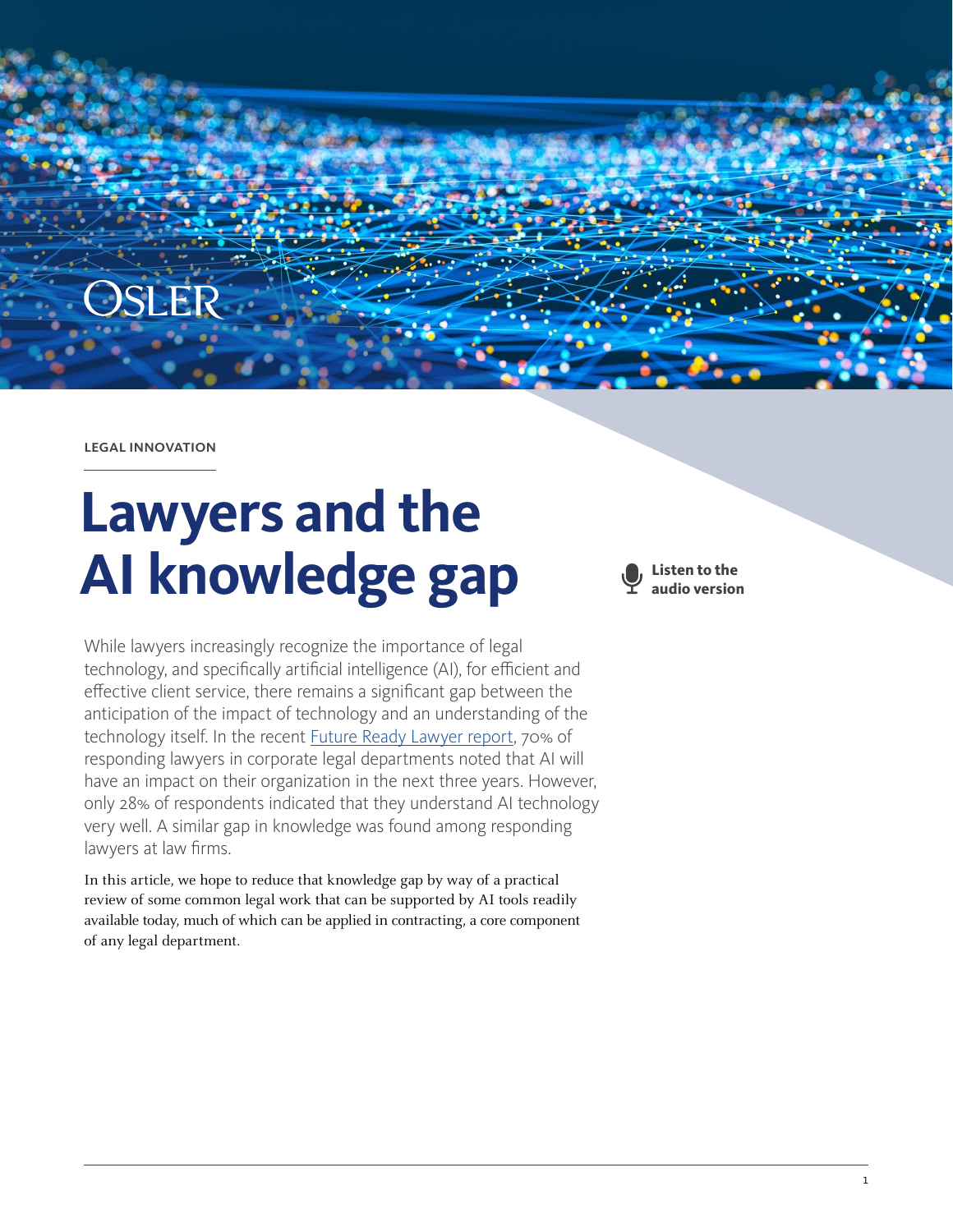#### What is AI?

AI can be described as the use of computers and software to replicate human decision making. This could range from the automation of simpler tasks to the exercise of human-like judgment. AI in legal practice today has [recently been](https://www.legalevolution.org/2021/10/brass-tacks-re-artificial-intelligence-in-legal-264/) [described](https://www.legalevolution.org/2021/10/brass-tacks-re-artificial-intelligence-in-legal-264/) as "better search and find" and "'Control + F' on steroids," including when applied to the review of contracts. This highlights both the power of AI and its current limitations in the context of legal work.

#### How is AI commonly applied to contracts today?

The most common and effective applications of AI to contracts today are at the beginning and end of the contracting cycle. At the beginning, AI assists in the creation of first drafts (for example, through tools such as Contract Express, HotDocs, GhostDraft (Korbitec) and Leaflet). AI can be equally useful in the review of completed contracts (for example, through tools such as Kira Systems, eBrevia, Diligen and Luminance).

Document automation tools can be used to assist in the generation of first drafts of contracts. Beginning with appropriate template documents, various fields can be "coded" to prepare them for use – these effectively provide placeholders for users to apply common provisions in contracts that change. Once coded, the contracting tool receives values for each field from users, often through the completion of a pre-set form. Those values are then compiled into the coded template to complete a draft agreement. Though not often included as an example of AI, these tools replicate basic human decision making and automate related tasks.

The use of AI to support human review of completed contracts is now commonplace. The strength of these tools is in finding and categorizing requested types of clauses. A subject matter expert can then more easily review the identified clauses and exercise judgment. The time, cost and resources required to "manually" complete due diligence in transactions were the primary business drivers for the development of these AI-based contract review tools. There are now many commercially available tools that are pre-trained "out-ofthe-box" to identify hundreds of common contract clause types, in many cases [more quickly and accurately than human-only review](http://jolt.richmond.edu/jolt-archive/v17i3/article11.pdf). To varying degrees, these tools can also be trained by users to identify new types of clauses.

Common application of these tools is expanding beyond transactional due diligence. For example, large document sets can be reviewed to collate clauses for future contract drafting or to bring forward clauses for downstream contract management purposes. Data regarding contracts can be collected over time, providing risk profiles and informing future contract negotiations.

AI can be described as the use of computers and software to replicate human decision making. This could range from the automation of simpler tasks to the exercise of human-like judgment.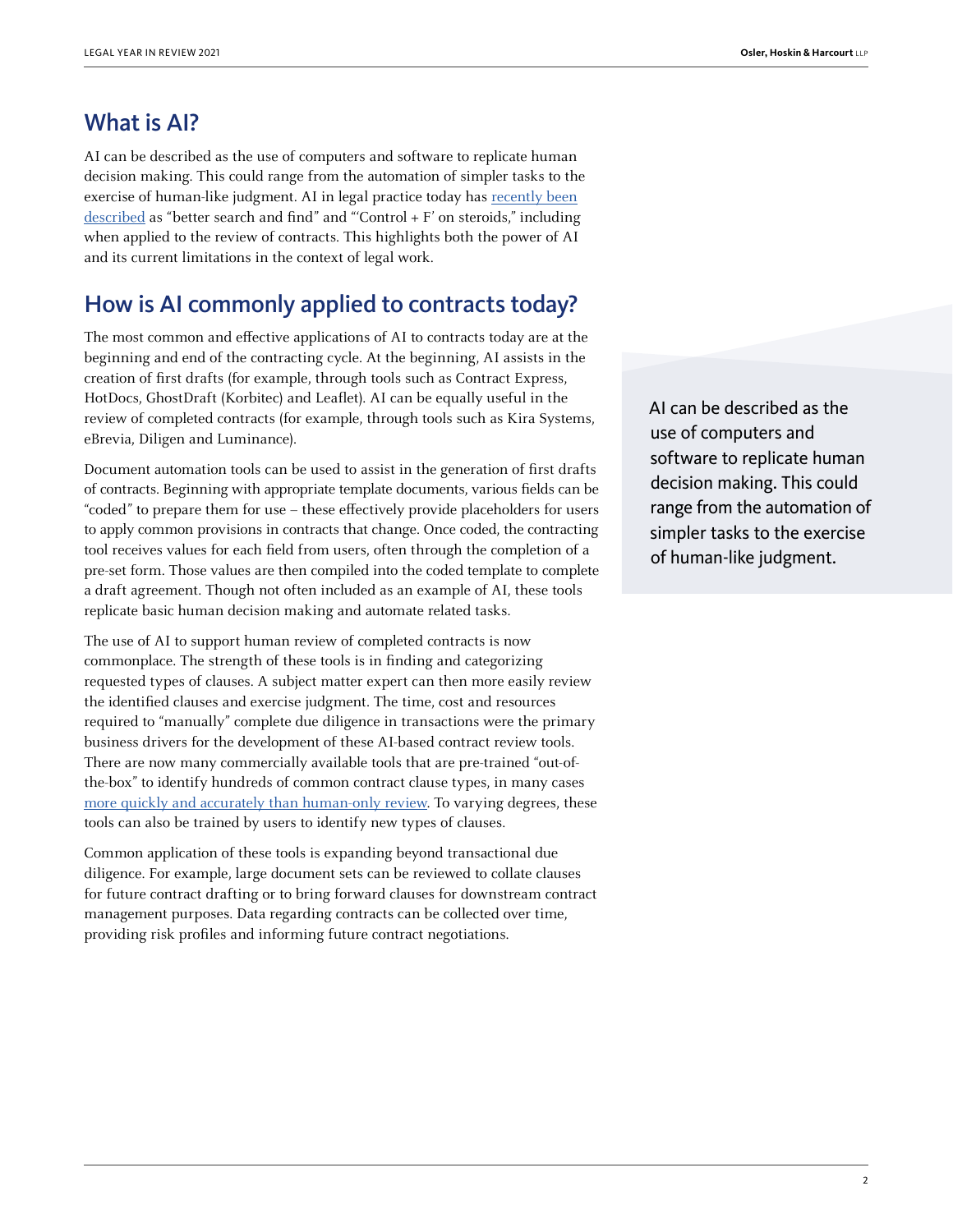## Developing use cases: contract review and negotiation

AI tools to support the pre-execution review and negotiation of contracts are becoming more readily available. AI tools can carry out a variety of baseline proofreading activities, reviewing cross-references, defined terms and definitional uses. Newer, more complex applications review clauses in a contract under negotiation to show variances from preferred forms of clauses. Optional language can be suggested for clauses varying from a standard. Automated comments or "redlines" of a document can be generated for user review.

In this way, AI tools are moving up the value chain to support more judgmentoriented contract work. From a practical perspective, tools for this phase of contracting initially focused on high volume commercial contracts (such as non-disclosure agreements). Increasingly, this technology can be applied to a variety of other contracts selected by the user. Whether AI tools are useful for a contract type may depend on whether there are enough suitable examples to enable the AI software to make valuable comparisons.

### What are the benefits?

AI-supported contract assembly and review offer several potential benefits to users and their clients. The time required to draft and review contracts can be greatly reduced. This allows legal subject matter experts to focus on the delivery of higher value aspects of practice for their clients. AI contract generation can also reduce the overall cost of contract work. AI tools have been shown to complete tasks with greater accuracy relative to human-only review. Incorporating AI in contract review can reduce risk of error, thereby increasing client satisfaction. And an added benefit of having the support of technology to complete what are often the more mundane aspects of contract work is that it makes for happier practitioners.

### Humans and AI robots

Hopefully, it is now trite to ask whether robots will replace lawyers, and equally trite to counter that they will not. Where a clear-cut decision-making process can be automated, it should be; this is not "lawyering" per se. However, most legal work in which clients see higher value requires that judgment be exercised, often in contexts not yet easily accounted for by AI. Common AI contract review tools can spot indemnity provisions in multiple locations in a contract, but judgment of a legal professional is required to assess the contextual risk to a client. The value proposition of AI in law is to enable legal professionals to more quickly and accurately complete certain complex high-volume work as well as common repeatable tasks. The measure of success for AI in legal is whether it enhances the delivery of client service by the legal subject matter experts themselves.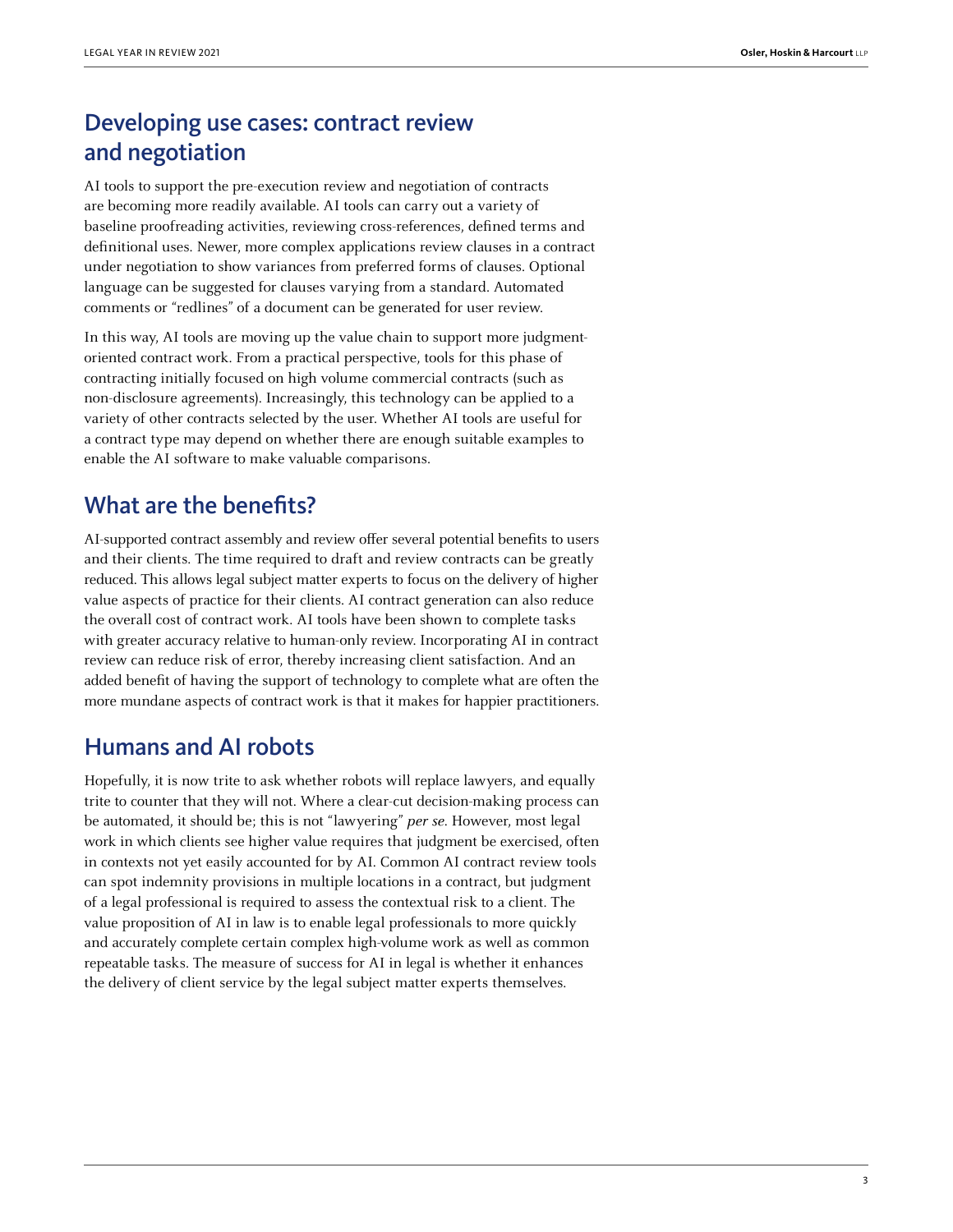Streamlining legal work is effectively a process improvement project. Like any technology, AI is simply a tool to help improve a process. Before engaging with technology, users should ensure they have a clear understanding of existing processes and desired improvements. Automating a flawed process may amplify inefficiencies. If AI technology is the right tool, users can expect to invest significant upfront time and expertise in configuration, in addition to the cost of licensing the technology. Even the simplest use case for document automation technology requires considerable work to prepare templates for automation. Anticipated gains in efficiency must be measured against upfront investment.

Maximizing return on investment from AI technology might also mean specialist staffing. When AI contract tools are used at scale, larger legal organizations and alternative legal service providers may have dedicated personnel with legal and technical expertise to use or support the use of the technology. Each tool has its own user interface, functionality and workflows which can generate greater value if the technology is used by an expert. At the same time, it is important that any specialists dedicated to this work also be well-connected to or integrated with the client service teams they support; they cannot exist in silos.

For some use cases, users may also have to make a significant investment in "training" or "feeding" AI technology at the front end. Commercially available tools for the AI supported review of contracts generally come ready or "preprogrammed" to identify certain contract clauses. To apply such AI tools to new clauses may require extensive training, including loading significant sample volumes into the tool. This may also require legal subject matter expertise to validate or correct the findings of the AI tool as it learns.

The number of samples required will vary depending on the use case. In the example of automated generation of comments noted above, 100 or more suitable contracts might be required to establish a standard or "playbook" from which consistently valuable comparisons or redlines can be generated. That number may be reduced over time through enhancements in the technology.

#### Humans aren't perfect, neither is software

Like humans, software systems are imperfect. AI tools considered "market ready" do not perform perfectly. This is acceptable, provided users understand their limitations. When lawyers hesitate to use AI, it is sometimes because they believe the outputs should be perfect; but this isn't (and can't be) a practicable objective. Legal professionals are beneficiaries of efficiency gains in their capacity as users of AI review tools, but they also play a quality assurance role.

Users should expect to work closely with legal technology companies to understand and refine applications of AI. Lawyers should also be transparent regarding the use of AI tools with their clients.

Like any technology, AI is simply a tool to help improve a process. Before engaging with technology, users should ensure they have a clear understanding of existing processes and desired improvements.